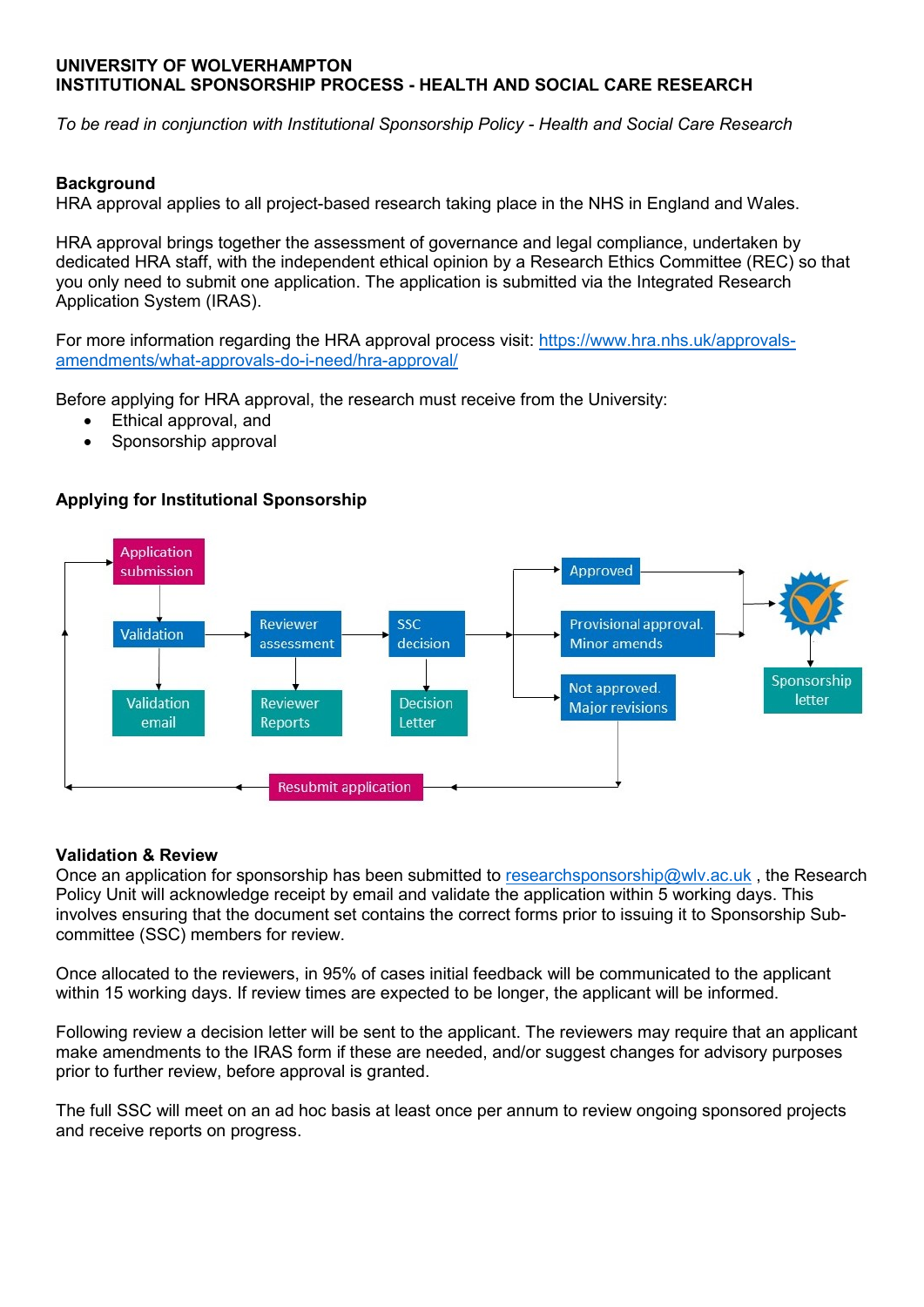# **Approved Sponsorship**

Once an application for institutional sponsorship has been approved by the SSC, the committee will appoint a named sponsor from an approved list. A sponsorship letter will be issued to the applicant which will form part of the study document pack. The letter will be include an application number (internal ID) and a sponsors protocol number, and the relevant insurance certificate will be appended.

The sponsor allocated to the project will usually be from the subject area that the research is based in, but may be from another subject area involved in health & social care research.

The sponsor will be the signatory to the IRAS form and will discharge all the sponsor responsibilities on behalf of SSC.

All sponsors will be required to:

- undertake training on:
	- o their responsibilities as a sponsor
	- o Approving IRAS forms
- Sit on at least one NHS REC as a volunteer to gain understanding of the decision making processes

# **Good Conduct during the study**

In addition to meeting the University of Wolverhampton conditions of sponsorship, researchers must meet the requirements of their ethical approval, and comply the University Ethics Policy and Code of Good Research Practice.

Once REC/HRA approval has been granted researchers must send the final submitted documentation set, favourable ethical opinion letter from the Research Ethics Committee (REC) and the HRA approval letter to the named sponsor, and the SSC at [researchsponsorship@wlv.ac.uk.](mailto:researchsponsorship@wlv.ac.uk)

### **Submitting Amendments to the study**

Amendments are defined as any changes to the protocol, supporting documents or any other information that has received approval. Amendments can be substantial or non-substantial depending on the proposed changes.

Amendments must not be submitted without prior authorisation from the sponsor.

HRA approval for amendments is automatically sent to the named sponsor, and the researcher should forward a copy to [researchsponsorship@wlv.ac.uk](mailto:researchsponsorship@wlv.ac.uk)

The [HRA Amending an approval guidance](https://www.hra.nhs.uk/approvals-amendments/amending-approval/) provides more information.

# **Providing regular updates on the study**

Depending on what approval has been received researchers will be asked to complete a progress report to keep the HRA up to date with how the research is progressing.

The researcher will ensure that, where required, progress reports are submitted and that a copy in sent to the named sponsor.

The [HRA guidance on progress reports](https://www.hra.nhs.uk/approvals-amendments/managing-your-approval/progress-reports/) provides more information.

# **Ending the project**

Where a project has HRA Approval and has been reviewed by an NHS REC you need only inform the REC when your study has ended.

Where a project has HRA Approval and was not reviewed by an NHS REC, you will need to tell HRA when the project has ended. You should send this notification by email to [approvals@hra.nhs.uk](mailto:approvals@hra.nhs.uk) if it is England-led or [HCRW.approvals@wales.nhs.uk](mailto:HCRW.approvals@wales.nhs.uk) if Wales-led. The email should include your IRAS ID and contact information (i.e. your phone number and email address).